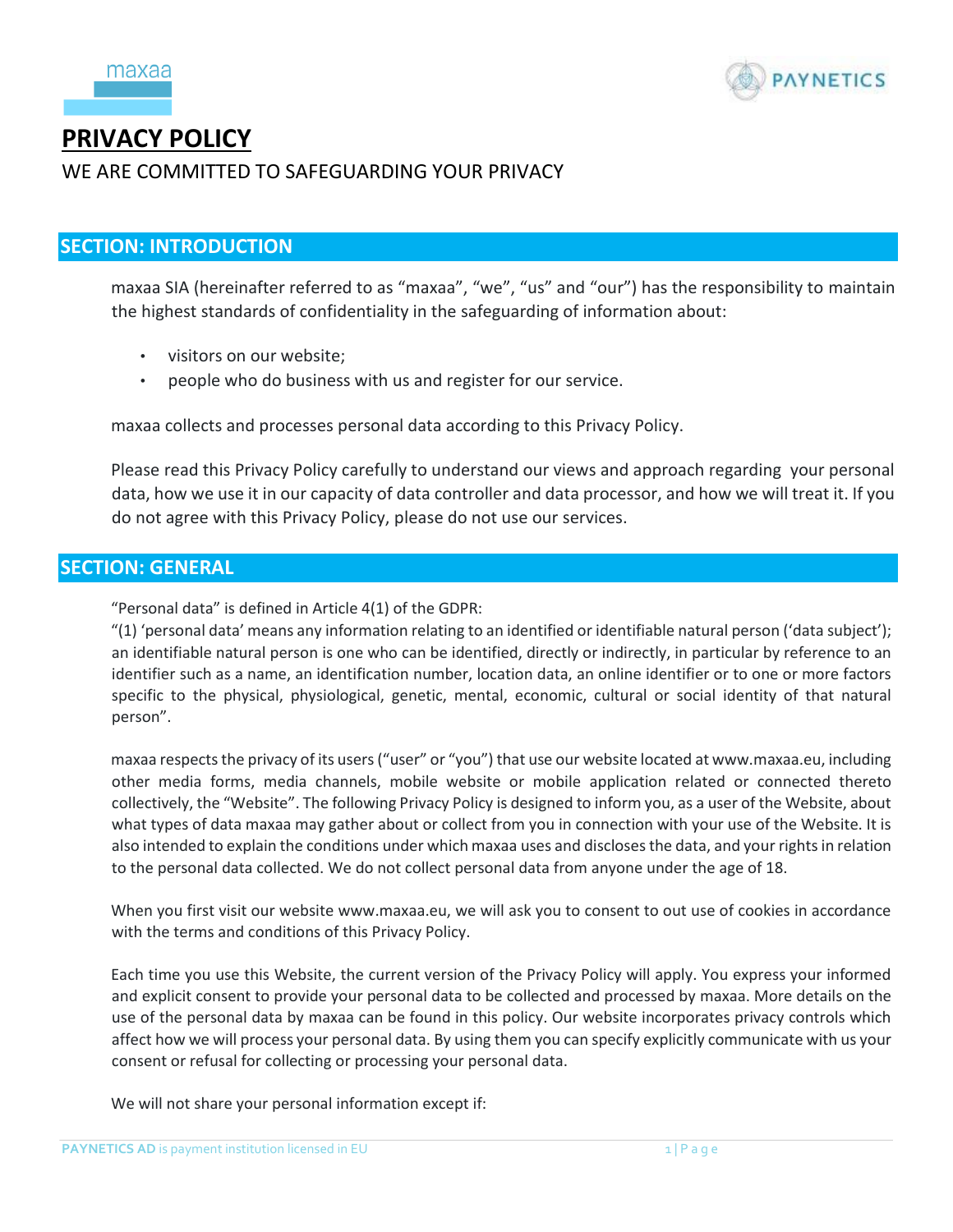



- 1. Being authorized by you
- 2. In connection with providing our Services to you
- 3. As may be required by law or court order

The Website is hosted in Bulgaria and subject to Bulgarian and European regulation for Data Protection Privacy. If you are accessing our Website from other jurisdictions outside the European Economic Area (EEA), please be advised that you are transferring your personal information in accordance with this Privacy Policy. You also agree to abide by the applicable laws in Europe concerning your use of the Website and your agreements with us. Any persons accessing our Website from any jurisdiction with laws and regulations governing the use of Internet, including personal data collection, use and disclosure, different from those of the jurisdictions mentioned above may only use the Website in a manner lawful in their jurisdiction.

BY USING OR ACCESSING THE WEBSITE, YOU ARE ACCEPTING THE TERMS & CONDITIONS DESCRIBED IN THIS PRIVACY POLICY

# **SECTION: USE YOUR PERSONAL DATA**

1. In this section we have set out:

- 1. the general categories of personal data that we may process;
- 2. in the case of personal data which is not provided directly from you, the source and specific categories of that data;
- 3. the purposes for which we may process personal data; and
- 4. the legal bases of the processing.

We may collect and combine information when you interact with maxaa, listed in next articles.

#### **Information that You provide to us**

- 2. We may process data about your use of our website and services **("usage data")**. The usage data may include **your IP address, geographical location, browser type and version, operating system, referral source, length of visit, page views and website navigation paths, as well as information about the timing, frequency and pattern of your service use**. The source of the usage data is our analytics tracking system. This usage data may be processed for the purposes of analyzing the use of the website and services. The legal basis for this processing is your consent and **our legitimate interests**, namely monitoring and improving our website and services or providing personalized solutions for you.
- 3. We may process your account data with your explicit consent **("account data")**. The account data may include your name, email address, Date of birth & Nationality. You are providing this data to us in order use our service. The account data may be processed for the purposes of operating our website, providing our services, ensuring the security of our website and services, maintaining back-ups of our databases and communicating with you. The legal basis for this processing is your consent and our legitimate interests, namely the proper administration of our website and business and our obligation to apply identification and strong authentication mechanisms when providing payment services to you.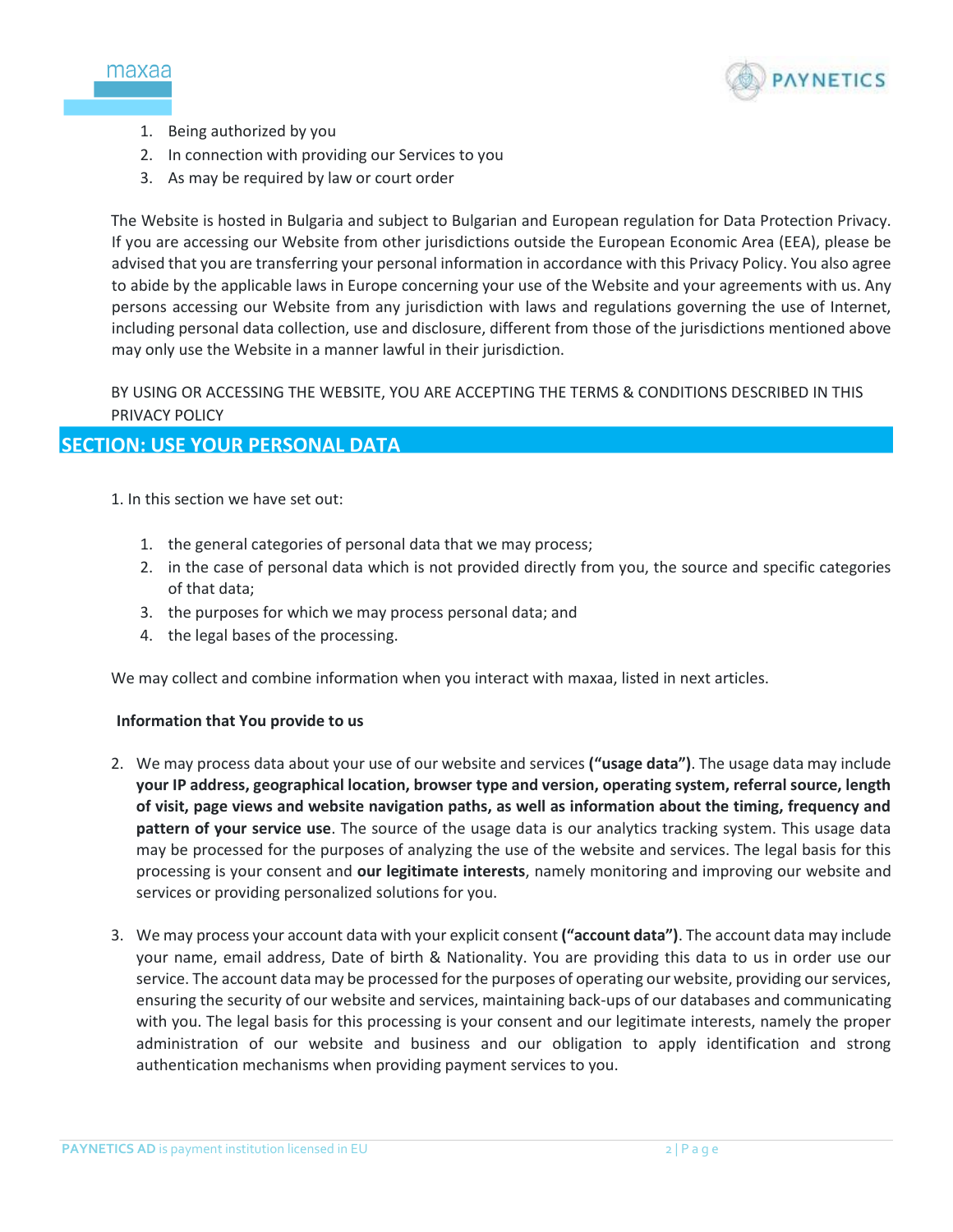

- 4. We may process your information included in your personal profile on our website **("profile data")**. The profile data may include your name, address, telephone number, email address, profile pictures, gender, date of birth, relationship status, interests etc. The profile data may be processed for the purposes of enabling and monitoring your use of our website and services. The legal basis for this processing is your consent and our legitimate interests, namely the proper administration of our website and business.
- 5. We may process your personal data that are provided in the course of the use of our services ("service data"). The service data may include access logs into our platform, history of the associated services with our platform. The source of the service data is our platform, where you are maintaining your registered account. The service data may be processed for the purposes of operating our website, providing our services, ensuring the security of our website and services, maintaining back-ups of our databases and communicating with you. The legal basis for this processing is your consent and our legitimate interests, namely the proper administration of our website and monitoring for fraud prevention and security reasons.
- 6. We may process personal documents that you load on our platform through our User registered area ("content data"). The content data in form of attached files may be processed for identification and verification purposes of enabling you using our website and services. The legal basis for this processing is your consent and our legitimate obligation to confirm your identity from AML reasons before we provide payment services to you.
- 7. We may process information contained in any enquiry you submit to us regarding our services ("enquiry data"). The enquiry data may be processed for the purposes of offering, marketing and selling relevant services to you. The legal basis for this processing is your consent to manage and improve our communication channels with you.
- 8. We may process information relating to transaction and services, that you enter into with us and/or through our website ("transaction data"). The transaction data may include card, bank account details and the transaction history details. The transaction data may be processed for the purpose of providing services to you and keeping proper records of those transactions. The legal basis for this processing is the performance of the contract between you and us or when taking steps, at your request, to enter into such a contract.
- 9. We may process information that you provide to us for the purpose of subscribing to our email notifications and/or newsletters ("notification data"). The notification data may be processed for the purposes of sending you the relevant notifications and/or newsletters. The legal basis for this processing is your consent OR the performance of a contract between you and us and/or taking steps, at your request, to enter into such a contract.
- 10. We may process information contained in or relating to any communication that you send to us ("correspondence data"). The correspondence data may include the communication content and metadata associated with the communication. Our website will generate the metadata associated with communications made using the website contact or inquiry forms. The correspondence data may be processed for the purposes of communicating with you and record-keeping. The legal basis for this processing is our legitimate interests, namely the proper administration of our website, our contractual agreement and communications with users.
- 11. We may process any of your personal data identified in this policy where necessary for the establishment, exercise or defence of legal claims, whether in court proceedings or in an administrative or out-of-court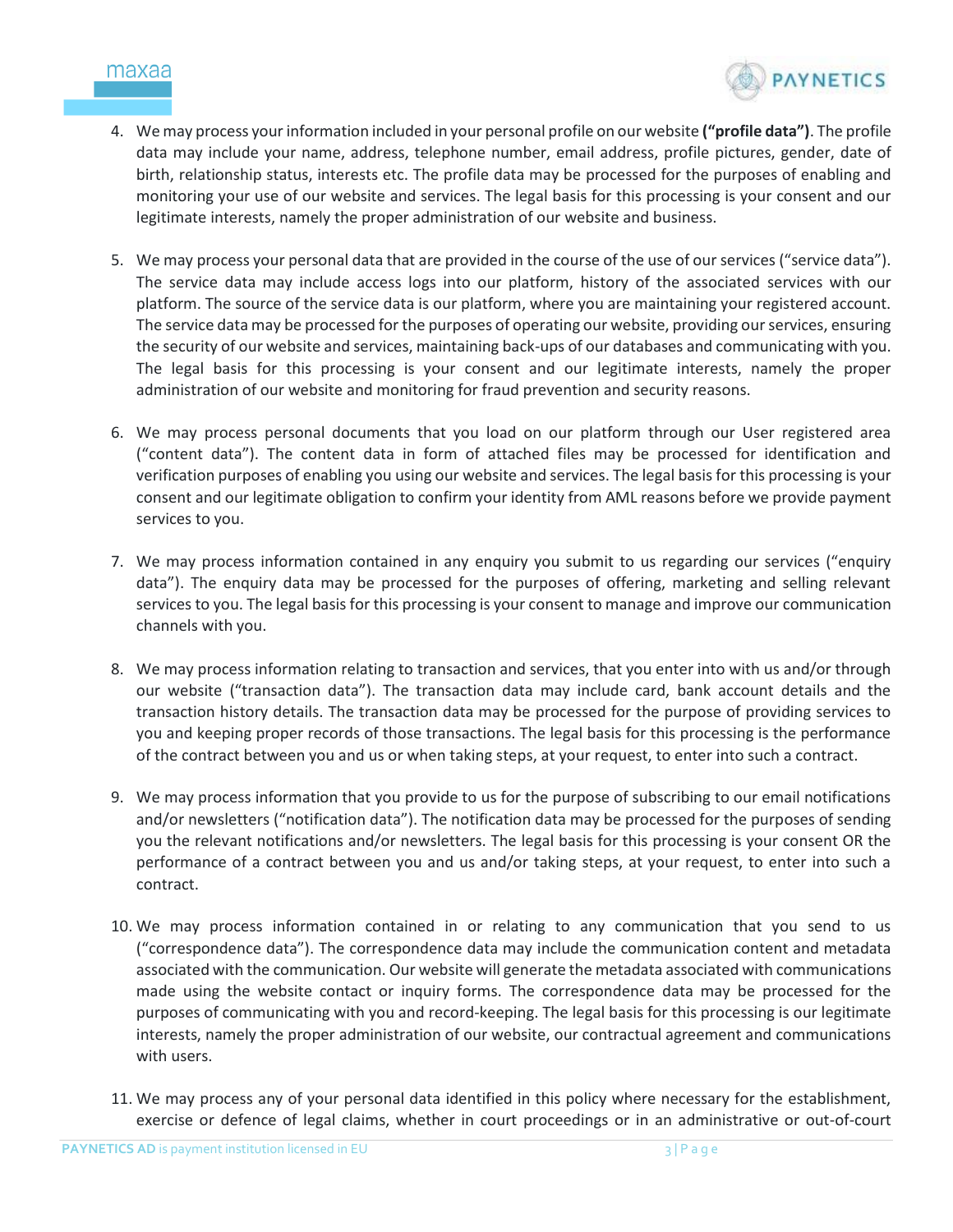



procedure. The legal basis for this processing is our legitimate interests, namely the protection and assertion of our legal rights, your legal rights and the legal rights of others.

- 12. In addition to the specific purposes for which we may process your personal data set out in this Policy, we may also process any of your personal data where such processing is necessary for compliance with a legal obligation to which we are subject, or in order to protect your vital interests or the vital interests of another natural person.
- 13. Please do not supply any other person's personal data to us, unless we prompt you to do so.
- 14. You give your consent, that we may provide your personal data to others

14.1 We may disclose your personal data to any member of our group of companies (this means our subsidiaries, authorized agents, our ultimate holding company and all its subsidiaries) insofar as reasonably necessary for the purposes, and on the legal bases, set out in this policy

14.2 We may disclose specific personal data, requested for identification and verification purposes to our authorized suppliers or subcontractors as reasonably necessary for specify purposes.

14.3 We may disclose your personal data to our professional advisers insofar as reasonably necessary for the purposes for managing risks, obtaining professional advice, or the establishment, exercise or defence of legal claims, whether in court proceedings or in an administrative or out-of-court procedure.

14.4 We may disclose your usage data and enquiry data to one or more of our co-partners, identified on our website for the purpose of enabling them to contact you so that they can offer, market and sell to you relevant services having the same purpose as the services maxaa offers. Each such co-partner will act as a data controller in relation to the usage and enquiry data that we supply to it; and upon contacting you, each such co-partner will ask you to give your consent to its privacy policy.

14.5 In addition to the specific disclosures of personal data set out in this policy, we may disclose your personal data where such disclosure is necessary for compliance with a legal obligation to which we are subject, or in order to protect your vital interests or the vital interests of another natural person. We may also disclose your personal data where such disclosure is necessary for the establishment, exercise or defence of legal claims, whether in court proceedings or in an administrative or out-of-court procedure.

15. You expressly agree and give your opt- in consent, that you might be subject to automated risk assessment, although maxaa reassures you, that the final decisions are always made by an authorized employee of the company.

#### **Information from Cookies and Other Technologies**

16. A cookie is a file containing an identifier (a string of letters and numbers) that is sent by a web server to a web browser and is stored by the browser. The identifier is then sent back to the server each time the browser requests a page from the server. Cookies may be either "persistent" cookies or "session" cookies: a persistent cookie will be stored by a web browser and will remain valid until its set expiry date, unless deleted by the user before the expiry date; a session cookie, on the other hand, will expire at the end of the user session, when the web browser is closed.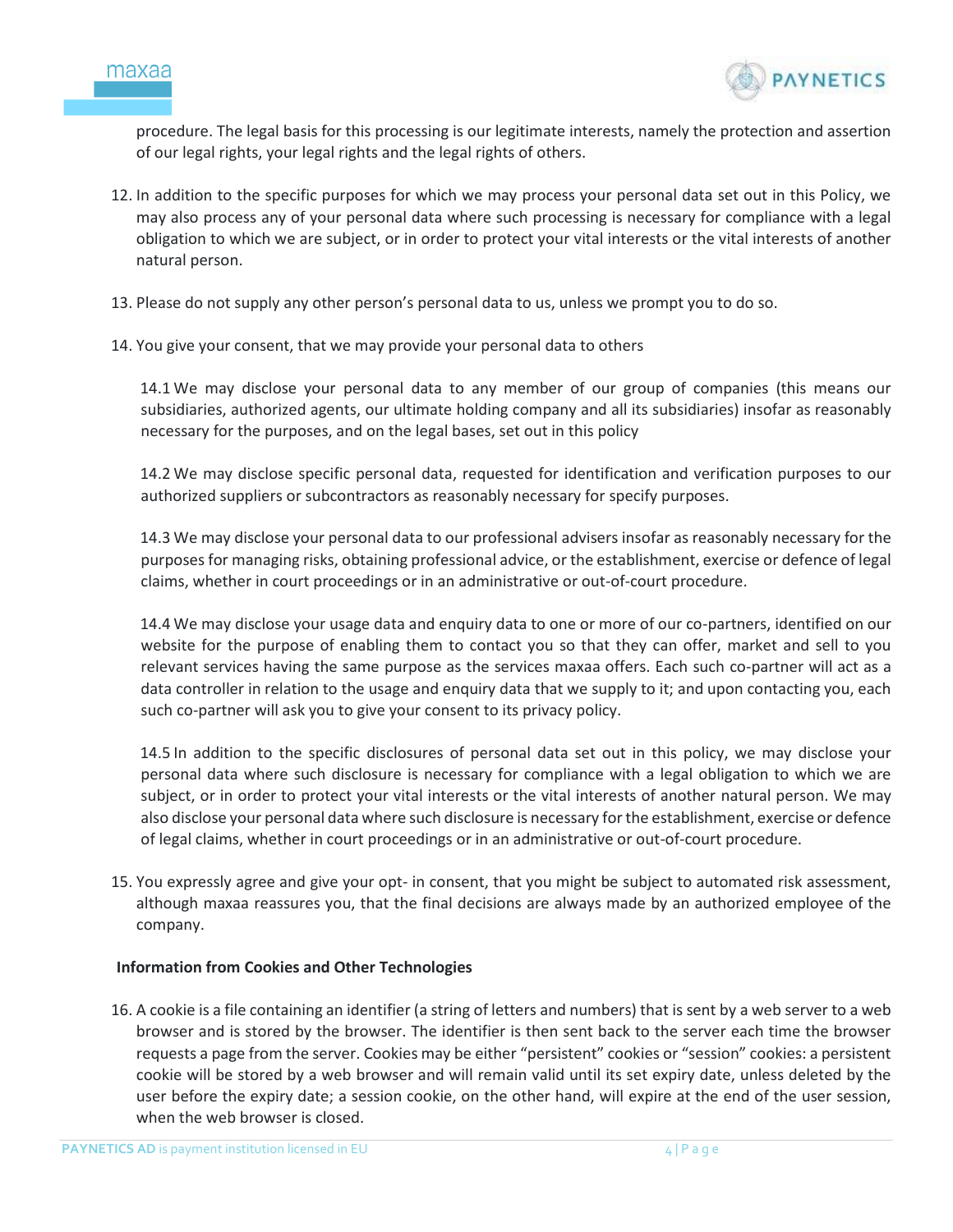



- 17. Cookies do not typically contain any information that personally identifies a user, but personal information that we store about you may be linked to the information stored in and obtained from cookies.
- 18. We use cookies for the following purposes:
	- (a) **authentication** we use cookies to identify you when you visit our website and as you navigate our website.
	- (b) **status** we use cookies to help us to determine if you are logged into our website.
	- (c) **personalisation** we use cookies to store information about your preferences and to personalise the website for you.
	- (d) **security** we use cookies as an element of the security measures used to protect user accounts, including preventing fraudulent use of login credentials, and to protect our website and services generally.
	- (e) **advertising** we use cookies to help us to display advertisements that will be relevant to you.
	- (f) **analysis** we use cookies to help us to analyse the use and performance of our website and services.
	- (g) **cookie consent** we use cookies to store your preferences in relation to the use of cookies more generally
- 19. We collect information when you access content, advertising, sites, interactive widgets, applications, and other products (both on and off of our Services) where maxaa's data collection technologies (such as web beacons, development tools, cookies and other technologies, etc.) are present. These data collection technologies allow us to understand your activity on and off our Services and to collect and store information when you interact with Services we offer to partners.
- 20. This information also includes the kind of content or ads served, viewed or clicked on; the frequency and duration of your activities; the sites or apps you used before accessing our Services and where you went next; whether you engaged with specific content or ads; and whether you went on to visit an advertiser's website, downloaded an advertiser's app, purchased a product or service advertised, or took other actions.

#### **Cookies used by our service providers**

21. Our service providers use cookies and those cookies may be stored on your computer when you visit our website.

22. We use Google Analytics to analyse the use of our website. Google Analytics gathers information about website use by means of cookies. The information gathered relating to our website is used to create reports about the use of our website. Google's privacy policy is available at: https://www.google.com/policies/privacy.

23. Most browsers allow you to refuse to accept cookies and to delete cookies. The methods for doing so vary from browser to browser, and from version to version. You can however obtain up-to-date information about blocking and deleting cookies via these links:

(a) https://support.google.com/chrome/answer/95647?hl=en (Chrome);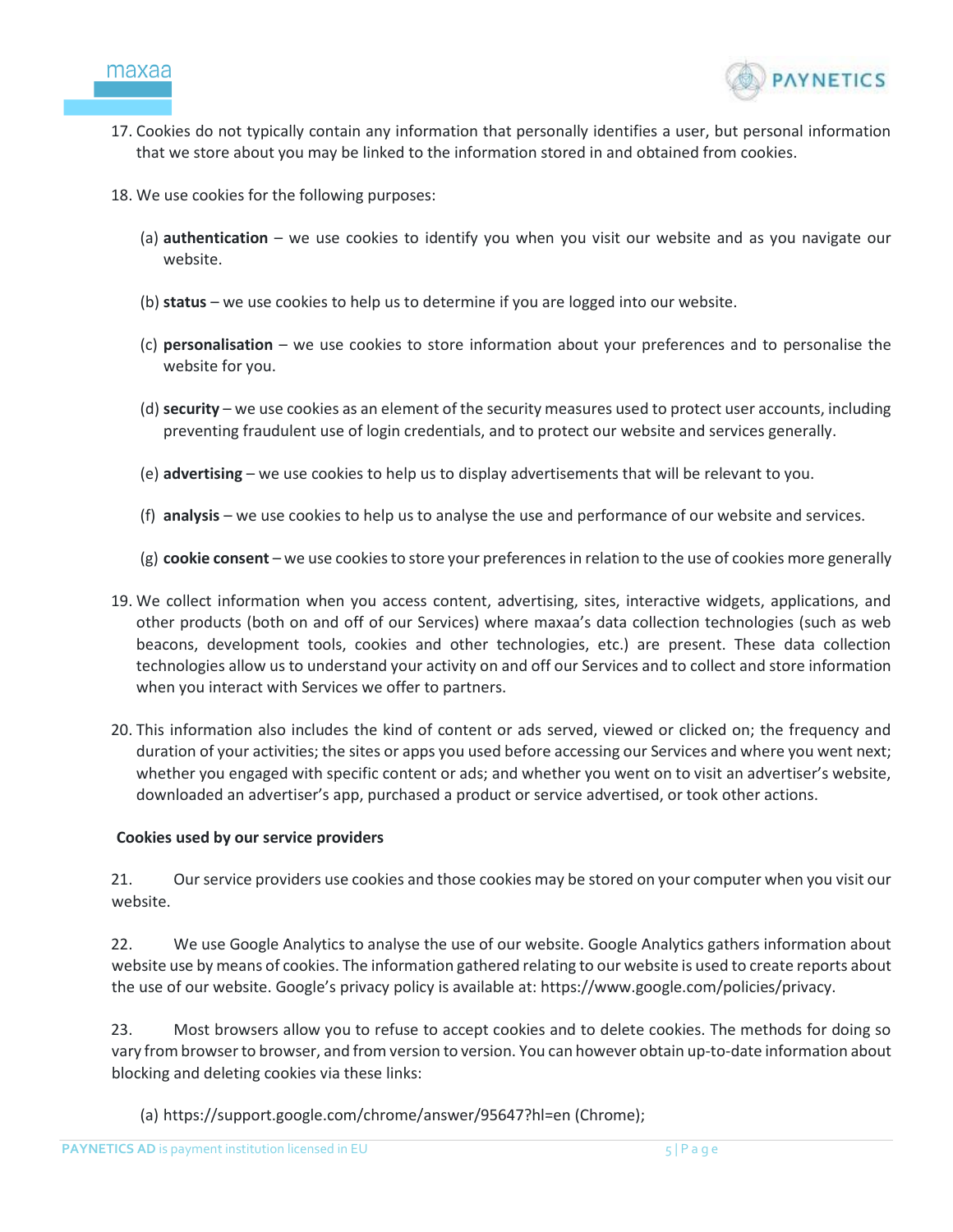



- (b) https://support.mozilla.org/en-US/kb/enable-and-disable-cookies-website-preferences (Firefox);
- (c) http://www.opera.com/help/tutorials/security/cookies/ (Opera);
- (d) https://support.microsoft.com/en-gb/help/17442/windows-internet-explorer-delete-manage-cookies (Internet Explorer);
- (e) https://support.apple.com/kb/PH21411 (Safari); and
- (f) https://privacy.microsoft.com/en-us/windows-10-microsoft-edge-and-privacy (Edge).

24. Blocking all cookies will have a negative impact upon the usability of many websites. If you block cookies, you will not be able to use all the features on our website.

25. Most web browsers and some mobile operating systems include a Do-Not-Track ("DNT") feature or setting you can activate to signal your privacy preference not to have data about your online browsing activities monitored and collected. This website does currently respond to DNT browser signals or mechanisms.

#### **Information from Others**

26. We collect information about you when we receive it from other users, third-parties, and affiliates, such as:

- When you connect your account to third-party services or sign in using a third-party partner (like Facebook or Google).
- From publicly-available sources.
- From advertisers about your experiences or interactions with their offerings.
- When we obtain information from third-parties or other companies, such as those that use our Services. This may include your activity on other sites and apps as well as information those thirdparties provide to you or us.

# **SECTION: RETAINING & DELETING PERSONAL DATA**

- 27. This Section sets out our data retention policies and procedure, which are designed to help ensure that we comply with our legal obligations in relation to the retention and deletion of personal data.
- 28. Personal data that we process for any purpose(s) shall not be kept for longer than is necessary for that purpose or those purposes.
- 29. We will retain your personal data as follows:

29.1 all personal data will be retained for a minimum period of 5 years following termination of our mutual Servicing contract.

29.2 as an exception to art.29.1, transaction data will be kept up to a maximum of thirteen months to allow for resolution of potential disputes and payment queries.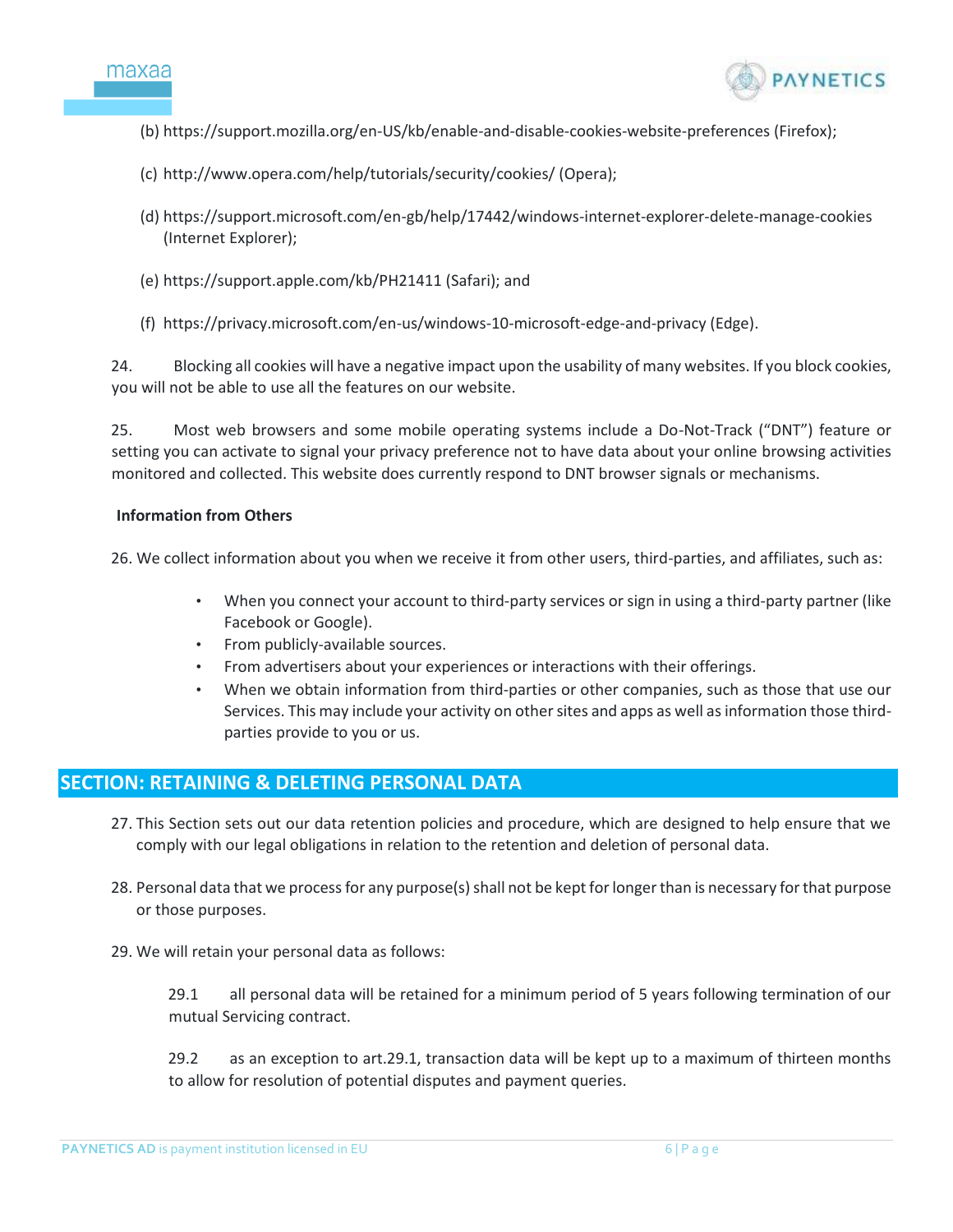



29.3 all personal data will not be further processed in a manner incompatible with the purpose or purposes for which the information was originally collected.

- 30. maxaa will take appropriate security measures against unauthorized access to, or unauthorized alteration, disclosure or destruction of, the data, and against all other unlawful forms of processing.
- 31. Once the purpose for which the personal data was obtained has ceased and the personal data is no longer required, maxaa will delete or dispose of it in a secure manner.
- 32. Notwithstanding the other provisions of this Section, we may retain your personal data where such retention is necessary for compliance with a legal obligation to which we are subject, or in order to protect your vital interests or the vital interests of another natural person.

## **SECTION: SECURITY**

33. We take the security of your personal data seriously and use reasonable electronic, personnel and physical measures to protect it from loss ,theft, alteration or misuse. However, please be advised that even the best security measures cannot fully eliminate all risks.

34. We are dedicated to protect all information on the website as is necessary. However, you are responsible for maintaining the confidentiality of your personal authentication information by keeping your access passwords to our website platform confidential. You should change your password immediately if you believe someone has gained unauthorized access to it or your account. If you lose control of your account, you should notify us immediately to the provided contact details at the end of this Policy.

## **SECTION: AMENDMENTS**

- 35. maxaa may update this policy from time to time by publishing a new version on this website.
- 36. You should check this page occasionally to ensure you are happy with any changes to this policy.
- 37. We may, as determined in our discretion, decide to notify users of changes made to this Privacy Policy via email or otherwise. It is important that users always maintain and update their contact information.

# **SECTION: YOUR RIGHTS**

- 38. You may instruct us to provide you with any personal information we hold about you; provision of such information will be subject to:
	- 38.1 the supply of appropriate evidence of your identity (for this purpose, we will ask you to provide identity verification documents via our platform)
	- 38.2 You have the right to instruct us to provide you with your personal information no more than 2 times for free. From the 3rd time onwards, there is a fee, which is currently fixed at 10 Euro;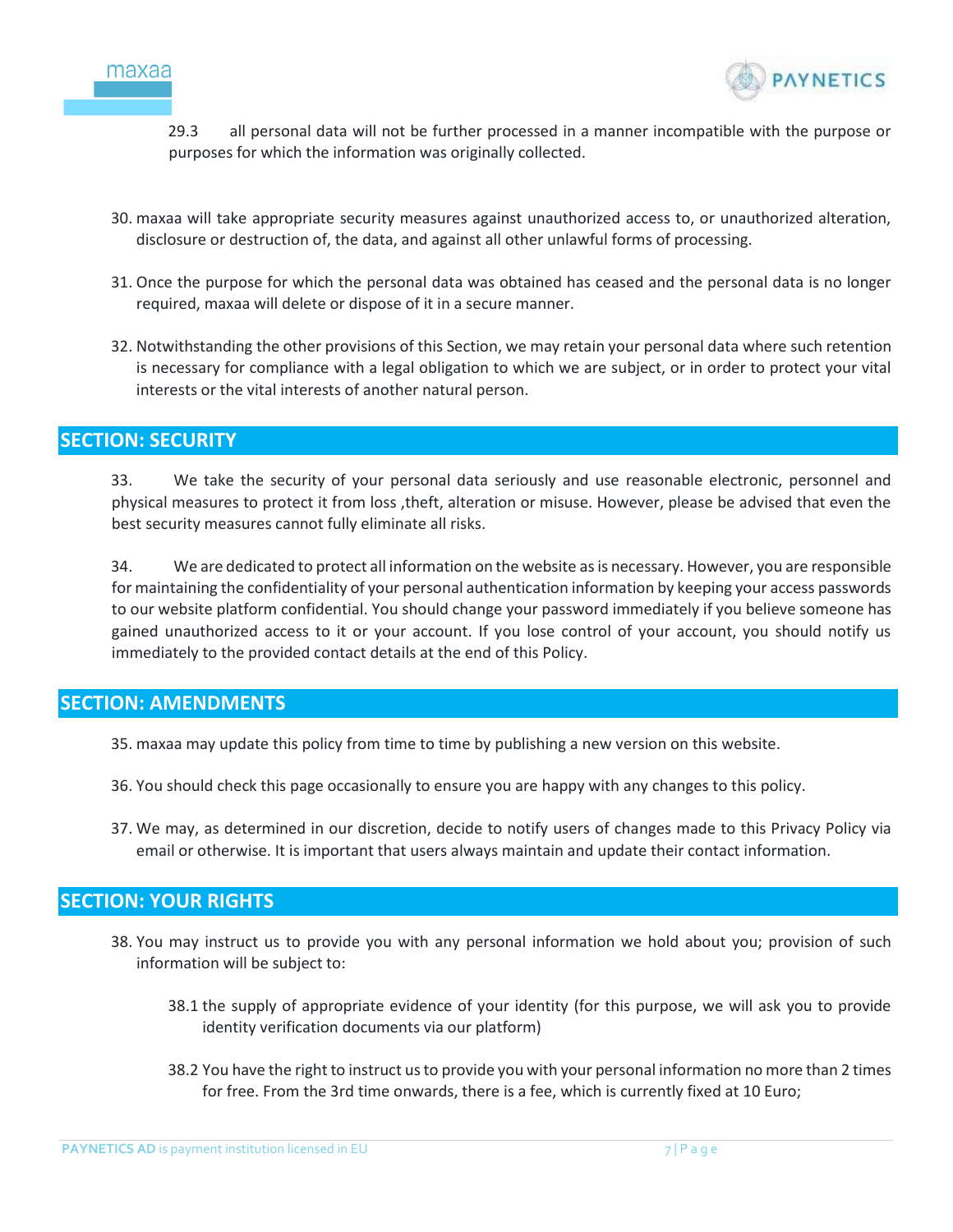



- 38.3 the deadline for our response is currently fixed at one (1) month, after receiving your request; This term could be prolonged once at disposal of maxaa for an additional 10 – days term. In this case maxaa shall inform you about the prolongation on your email – address or phone – number.
- 38.4 You can request your personal data with email to info@maxaa.app or access your personal data by visiting our website when logged into your registered account.
- 39. We may withhold personal information that you request to the extent permitted by law.
- 40. You may instruct us at any time not to process your personal information for marketing purposes.
- 41. In practice, you will usually either expressly agree in advance to our use of your personal information for marketing purposes, or we will provide you with an opportunity to opt out of the use of your personal information for marketing purposes.
- 42. Your principal rights under data protection law are:
	- 42.1 the right to access;
	- 42.2 the right to rectification;
	- 42.3 the right to erasure;
	- 42.4 the right to restrict processing;
	- 42.5 the right to object to processing;
	- 42.6 the right to data portability;
	- 42.7 the right to complain to a supervisory authority; and
	- 42.8 the right to withdraw consent.
- 43. You have the right to have any inaccurate personal data about you rectified and, taking into account the purposes of the processing, to have any incomplete personal data about you completed.
- 44. In some circumstances you have the right to the erasure of your personal data without undue delay. Those circumstances include: the personal data are no longer necessary in relation to the purposes for which they were collected or otherwise processed; you withdraw consent to consent-based processing; you object to the processing under certain rules of applicable data protection law; the processing is for direct marketing purposes; and the personal data have been unlawfully processed. However, there are exclusions of the right to erasure. The general exclusions include where processing is necessary: for exercising the right of freedom of expression and information; for compliance with a legal obligation; or for the establishment, exercise or defence of legal claims.
- 45. You may request to limit the processing of your personal data in any of the following cases: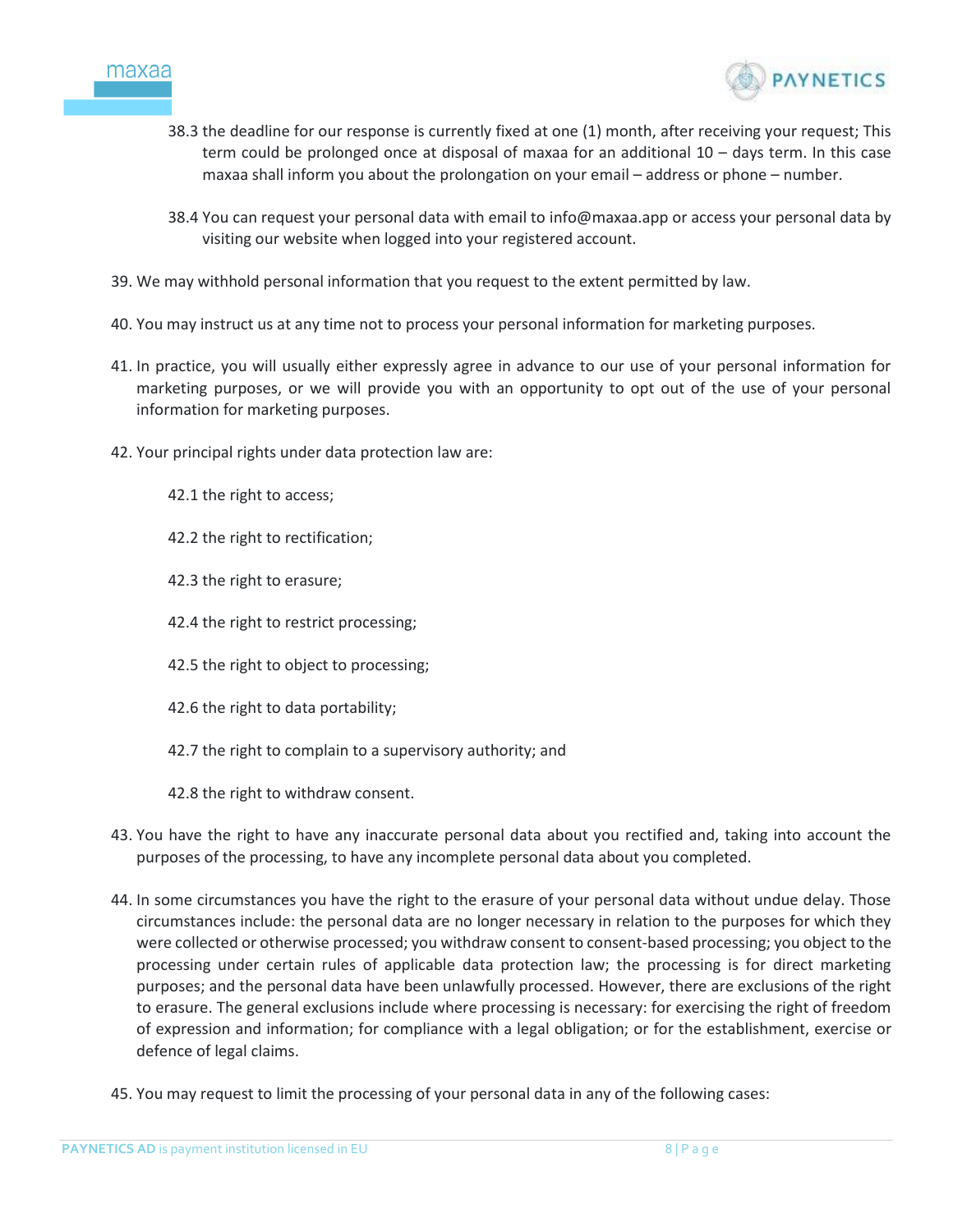



- 45.1 the accuracy of personal data is disputed by you for a period that allows the administrator to verify the accuracy of your personal data;
- 45.2 the processing is illegal, but you do not want your personal data to be deleted, and you require instead limiting their use;
- 45.3 the administrator no longer needs your personal data for the purposes of processing, but you require processing them for the establishment, exercise or protection of legal claims;
- 45.4 You have reproached the processing pending verification that the legal grounds on the basis of which we handle your personal data take precedence over your interests.
- 46. When processing is limited due to the presence of any of the above hypotheses under art.45, such data shall only be processed, with the exception of their storage, with your consent or for the purpose of establishing, exercising or protecting legal claims or protecting the rights of another individual or for important reasons of public interest to the Union or a Member State.
- 47. When you have requested a limitation of processing under art.45, we will inform you before revoking the limitation of processing.
- 48. You have the right, at any time on and on grounds relating to your particular situation, to object to the processing of your personal data when processing is done on any of the following grounds:
	- processing is necessary for the performance of a task in the public interest or in the exercise of the official powers conferred on the controller;
	- the processing is necessary for the purposes of our legitimate interests of the controller or of a third party, except where the interests or fundamental rights and freedoms of the data subject that require the protection of personal data are particularly advantageous to such interests.

49. You have the right to object to our processing of your personal data for direct marketing purposes (including profiling for direct marketing purposes). If you make such an objection, we will cease to process your personal data for this purpose. You have the right to object against profiling. We will discontinue the processing of your personal data unless we find that there are compelling legal grounds for the processing that take precedence over the interests, rights and freedoms of the data subject, or for the establishment, exercise or protection of legal claims.

- 50. You have the right to object to our processing of your personal data for historical research purposes or statistical purposes on grounds relating to your particular situation, unless the processing is necessary for the performance of a task carried out for reasons of public interest.
- 51. To the extent that the legal basis for our processing of your personal data is:
- 51.1 consent; or
- 51.2 that the processing is necessary for the performance of a contract to which you are party or in order to take steps at your request prior to entering into a contract, and such processing is carried out by automated means, you have the right to receive your personal data from us in a structured, commonly used and machinereadable format. However, this right does not apply where it would adversely affect the rights and freedoms